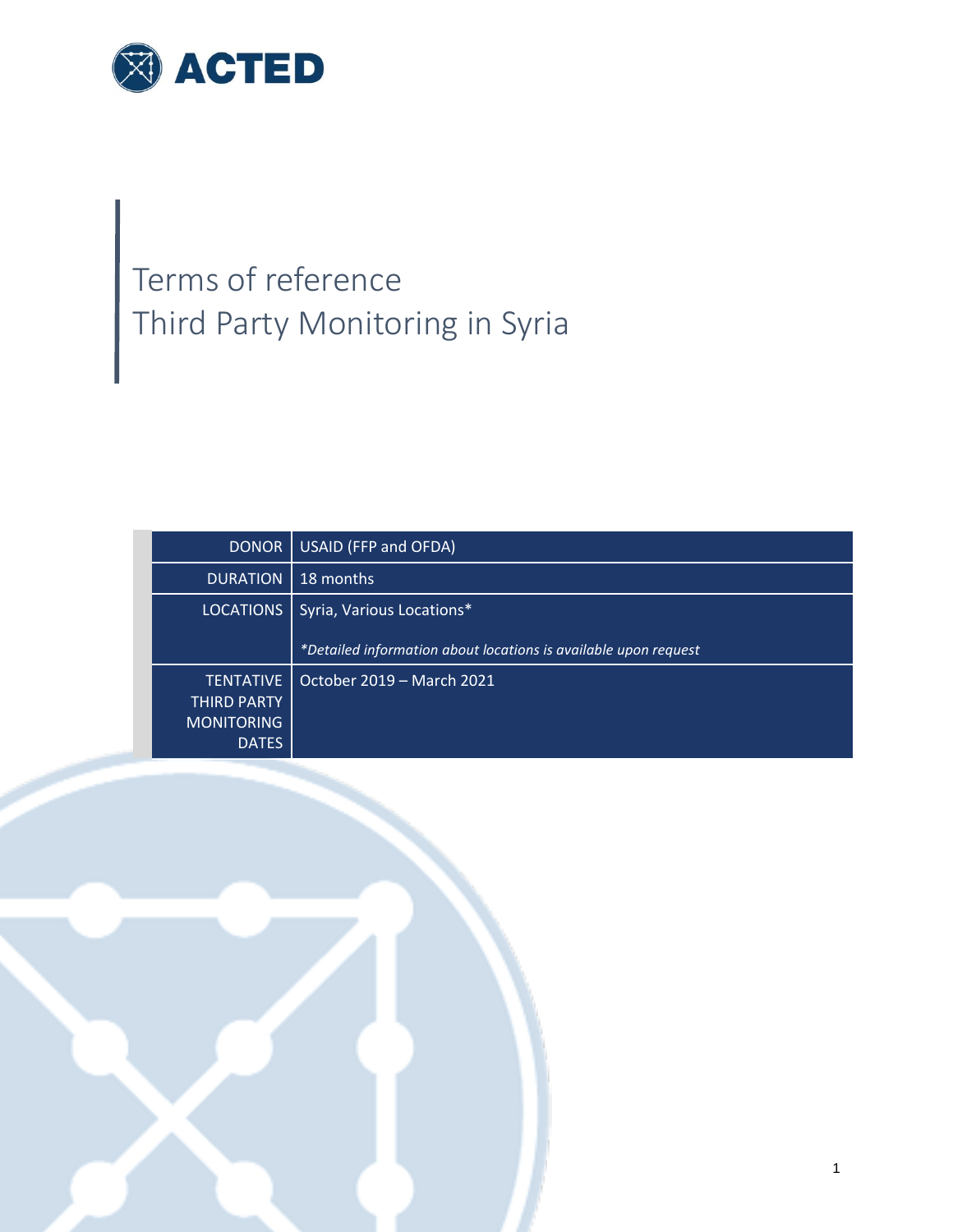

# **ACTED**

### **ACTED WORLDWIDE**

ACTED is a non-governmental organization with headquarters in Paris, founded in 1993. Independent, private and not-for-profit, ACTED respects a strict political and religious impartiality and operates according to principles of non-discrimination and transparency.

ACTED endeavours to respond to humanitarian crises and build resilience; promote inclusive and sustainable growth; co-construct effective governance and support the building of civil society worldwide by investing in people and their potential.

ACTED's mission is to save lives and support people in meeting their needs in hard to reach areas.

ACTED develops and implements programmes that target the most vulnerable amongst populations that have suffered from conflict, natural disaster, or socio-economic hardship.

ACTED's approach looks beyond the immediate emergency towards opportunities for longer term livelihoods reconstruction and sustainable development.

As of 2018, ACTED was present in four continents and our teams intervene in 37 countries towards 16 million people, responding to emergency situations, supporting rehabilitation projects and accompanying the dynamics of development.

### **ACTED IN SYRIA**

 $\overline{\phantom{a}}$ 

ACTED has operated in Syria since December 2012, delivering Water, Sanitation and Hygiene (WASH), Shelter Non-Food Items (SNFI), Food Security, Agriculture and Livelihoods assistance to conflict-affected populations. ACTED is currently operating from eight offices across Syria and relies on 800 staff for its multi-sectoral programming. In 2018, ACTED implemented 27 projects reaching over 750,000 beneficiaries. ACTED's approach is to address immediate needs through first-line emergency interventions while building the resilience of target communities with early recovery efforts. ACTED's approach is needsbased, supporting internally displaced people (IDPs), returnees, and host communities.

### **PROJECTS OUTLINE**

### RATIONALE AND ACTIVITIES OF THE PROJECTS<sup>1</sup>

The Third Party Monitoring will need to be conducted on two ACTED projects, as follows. The proposal package will be provided to the service provider upon contract signature.

### **1. Addressing food insecurity for vulnerable conflict-affected populations in Syria (FFP/USAID)**

### *Overall objective: To reduce food insecurity in Syria*

This 13-month intervention is based on a flexible and comprehensive response to food insecurity. In target locations, ACTED will implement a three-pronged response to food insecurity, as part of an areas-based

<sup>&</sup>lt;sup>1</sup> Projects details might change and/or be shifted from one Hub to another.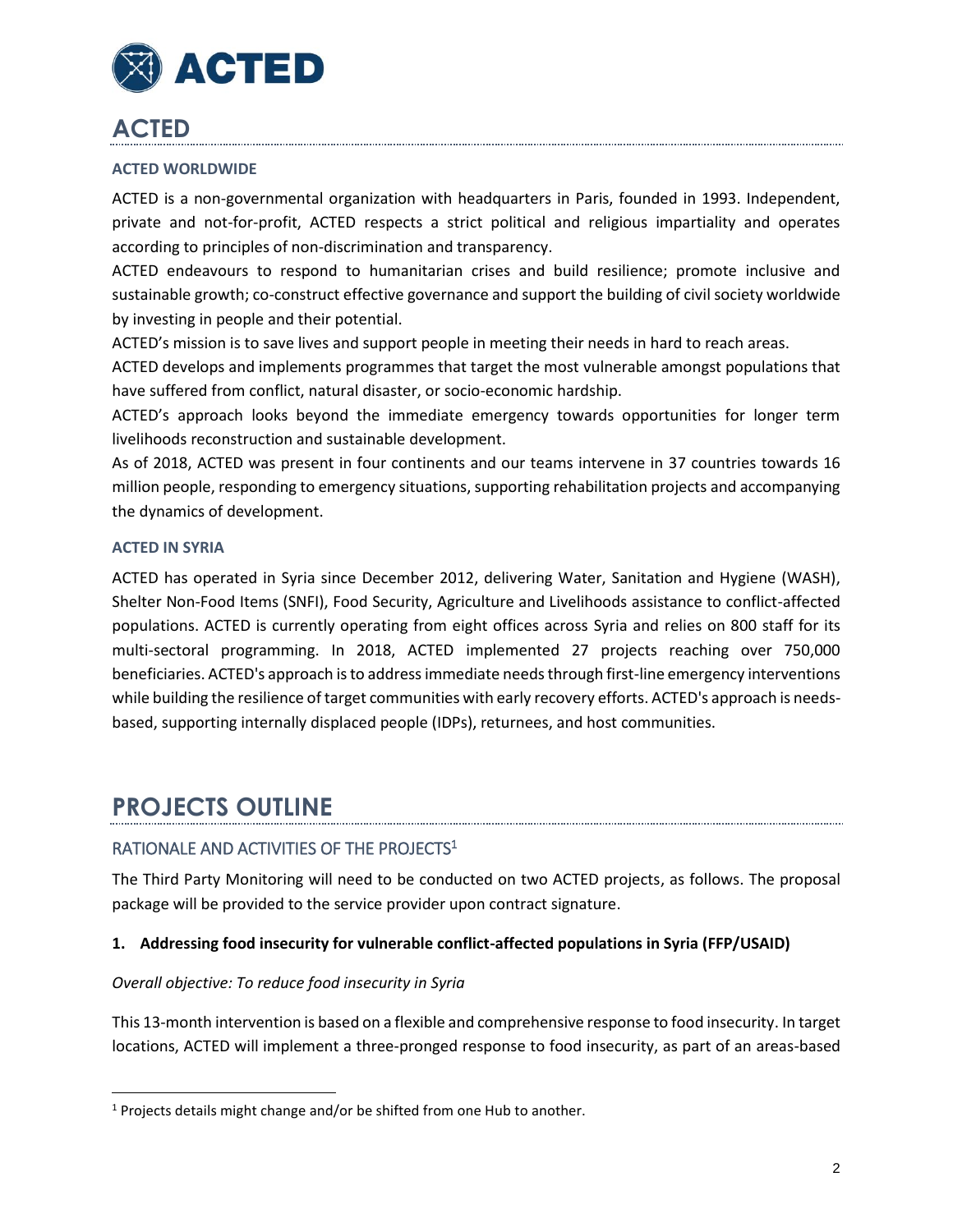

approach. Emergency assistance and durable solutions will be combined to increase conflict-affected populations' food security and ability to cope with future shocks.

The emergency component will provide emergency food assistance for 13,840 extremely vulnerable households:

- 1.1 **Ready to Eat Rations (RTERs)**, on a one-off basis to cover a household's food needs for 2 weeks, following new displacement. This will benefit 1,500 extremely vulnerable households in Syria where hostilities are ongoing.
- 1.2 **In-kind food baskets** (distributed monthly for 8 months) will support 2,000 vulnerable households with access to sufficient cooking facilities but lacking food and facing insufficient market robustness in Syria.
- 1.3 **Food vouchers** (i.e. unconditional value voucher for a duration of 8 months) will be provided to 6,200 households with access to markets but no access to income.
- 1.4 **Cash for Work (CfW)** opportunities (over 5 months on average, up to 6) will be provided to 2,500 beneficiaries to rehabilitate communal (where possible productive) assets. This component will complement activity 1.3 by supporting immediate covering of the beneficiaries' basic needs and injecting cash into the local markets in target area and will therefore not target the same beneficiaries.
- 1.5 **Awareness sessions on nutrition, food safety and storage practices**, delivered to beneficiaries taking part in all activities described above.

Lastly, the 'emergency assistance' provided will be supplemented with 'complementary activities' in the target areas, so as to contribute to addressing chronic food insecurity in a sustainable manner. These complementary activities will be home-based resilience-building activities and will support households – some of them who will have also received the food voucher support - in addressing their food needs durably (either directly or indirectly).

- 2.1 **Kitchen garden kits** (including drip irrigation, distributed in two rounds to the same beneficiaries) in rural areas to 1,600 beneficiaries.
- 2.2 **Home Garden Kits** to 200 beneficiaries in urban areas.
- 2.3 **Livestock field schools with a fodder voucher** (2 rounds of 2 months) to 800 farmers.

### **2. Providing WASH & CCCM support to conflict-affected populations in Northern Syria (OFDA/USAID)**

*Overall objective: To address the critical WASH, CCCM and Shelter/NFI needs of vulnerable conflictaffected populations of Syria*

The objective of the 18-month proposed intervention is to address the critical needs of vulnerable conflictaffected populations of Syria, through a multi-sectoral approach.

1.1 Under the **Water, Sanitation, and Hygiene (WASH)** sector: In the 8 camp clusters (171,271 camp residents) ACTED will continue to ensure access to basic WASH services for camp residents. In addition, ACTED will conduct small-scale rehabilitation of WASH facilities, to further improve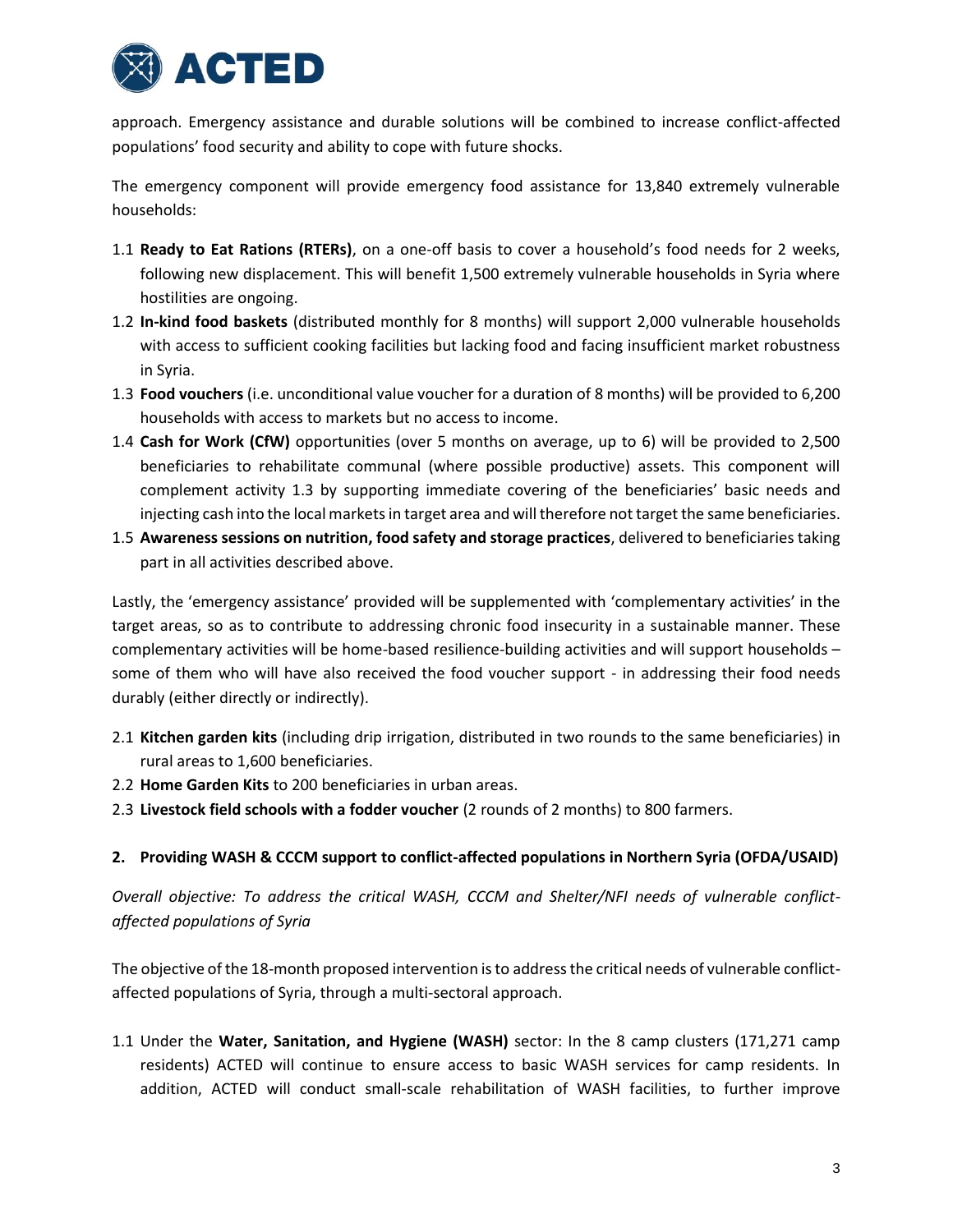

infrastructure in camps. Furthermore, ACTED will carry out the extension of a sewage network, connecting camps to local sewage networks. ACTED will integrate a contingency capacity to adequately respond to the WASH needs in the event of an increase in camp population covering 2,000 additional households.

1.2 Under the **Shelter and Settlements (S&S)** sector, ACTED will aim to improve the living conditions of conflict-affected populations living in camps in Syria. In the 8 camp clusters (171,271 camp residents) ACTED will provide all camp residents with tent insulation kits intended to improve their shelter adequacy during the winter.

The project proposal package (in English) will be provided to the third-party monitor upon signature of the service contract. Project specific context shall also be taken into account.

# **KEY PROJECT STAKEHOLDERS**

Overall, the following stakeholders are involved in the project:

- o Camps beneficiaries
- o Off camps beneficiaries
- o Camps' managements
- o Service providers (including WASH)
- o ACTED staff
- o Humanitarian partners
- $\circ$  Local Councils and Authorities (including the Agricultural and Irrigation Departments)
- o Implementing partner

# **SCOPE AND PURPOSE OF THE THIRD-PARTY MONITORING**

ACTED's mission in Syria requires an independent, neutral and legally registered private entity to provide Third Party Monitoring (TPM) Services for the above-mentioned humanitarian interventions.

Under the FFP and OFDA funded projects, the TPM should cover activities implemented in all project locations. The main objective of the TPM is to strengthen the project monitoring processes of both ACTED and its implementing partner. Similar data collection activities will also be undertaken by ACTED's independent AME team; an M&E plan will be established so that the efforts of the TPM and ACTED's AME team do not duplicate, and contribute to strengthening the project monitoring system.

Under the FFP-funded project, the selected party will be also contracted to supervise the implementation of a final project evaluation. Specifically, the selected firm should appoint a Team Leader in charge of develop the methodology, planning the activities, designing the tools, coordinating the data collection, oversee the data cleaning and analysis and produce the final evaluation report. The data collection will be conducted, whenever possible, by ACTED M&E team. A first draft of the evaluation Scope of Work (SoW) is presented as Annex I at the end of this document. The final SoW will be agreed upon six months before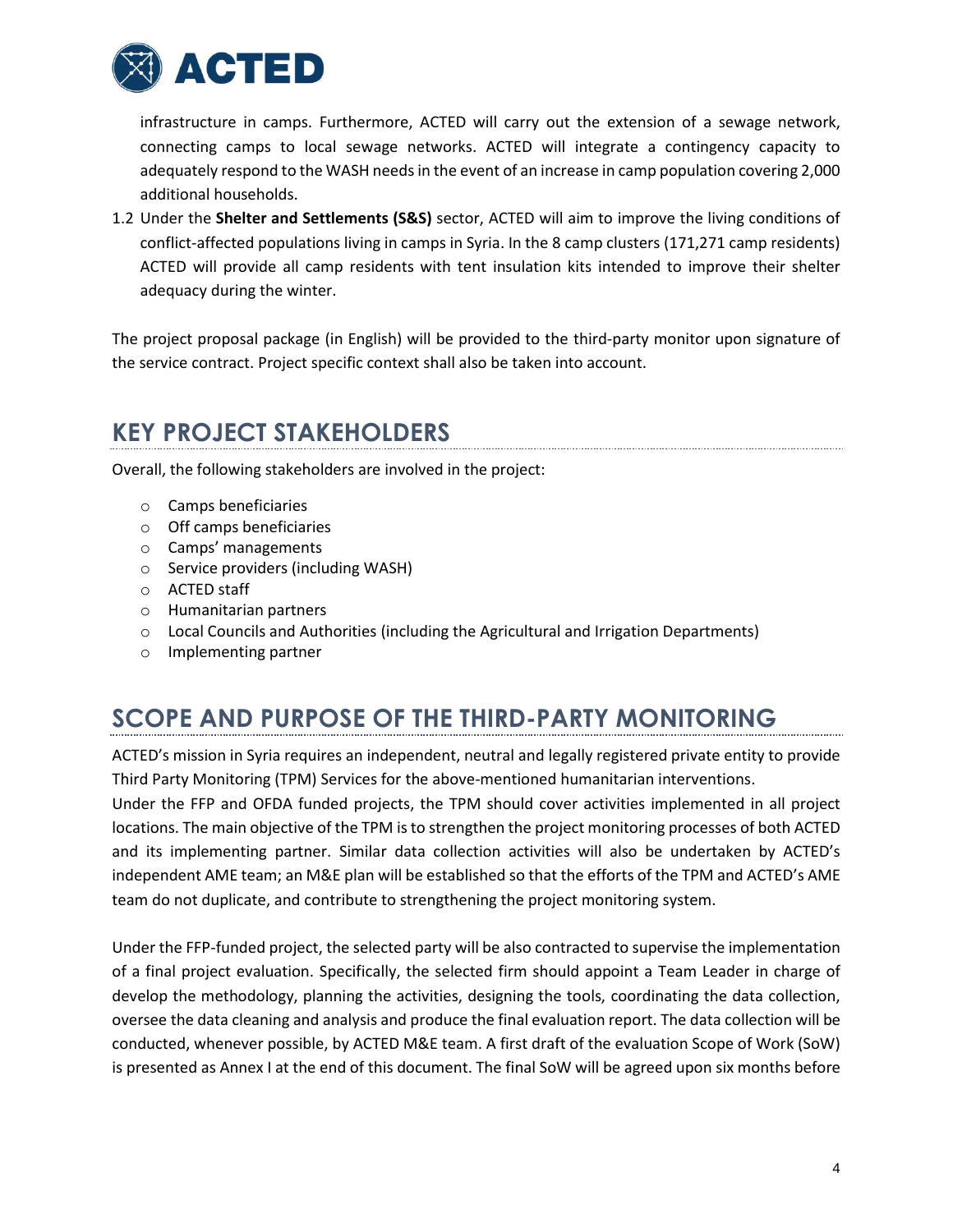

 $\overline{\phantom{a}}$ 

the end of the project implementation. A separate service contract will be established for the specific purpose of the final project evaluation.

The third party monitoring should provide information that is evidence-based, credible and useful, enabling the incorporation of conclusions and recommendations into the future decision-making processes of ACTED and the donor.

# **THIRD PARTY MONITORING METHODOLOGY**

Following the establishment of an M&E plan between ACTED and the selected party, on a monthly basis (under the FFP-funded project) and bi-monthly basis (under the ODFA-funded intervention), the TPM will conduct monitoring exercises surrounding the delivery of the project activities. The types of AME data collections the TPM is likely to conduct, for all activities and in all hubs in Syria are the following:

| Activity                               | <b>Details</b>                                                                                                                                                                                                                       | Frequency <sup>2</sup> |
|----------------------------------------|--------------------------------------------------------------------------------------------------------------------------------------------------------------------------------------------------------------------------------------|------------------------|
| <b>Desk Review</b><br>and Analysis     | Within the framework of ACTED's Due Diligence process, review<br>documentation provided by ACTED and/or potential Implementing<br>Partners in the field to verify capacity to conduct contracted services.                           | (N)                    |
| <b>Monitoring</b><br>and<br>Reporting: | Conduct site visits to ACTED project locations to determine whether<br>outputs and services are conducted as per contractual obligations and in<br>accordance with the project's logical framework, via the following<br>activities: |                        |
|                                        | On-site monitoring for all activities, such as visual inspection of project<br>documentation and physical outputs shared along with pictures with GPS<br>coordinates and videos (upon request), including:                           |                        |
|                                        | Market monitoring<br>Beneficiary verification<br>$\qquad \qquad \blacksquare$<br>Distribution monitoring<br>$\overline{\phantom{0}}$<br>Shopping period monitoring<br>Training and awareness sessions monitoring                     | (S)                    |
|                                        | Fielding of Complaints and Response Mechanism (CRM), including:<br>CRM appraisal surveys<br><b>CRM</b> awareness sessions<br>CRM field visits monitoring                                                                             | (S)                    |

 $2 N$  = once at the beginning of the projects implementation; S = systematically throughout the project implementation (at least once per month in each Hub); O = optional, upon ACTED request or when relevant issues are identified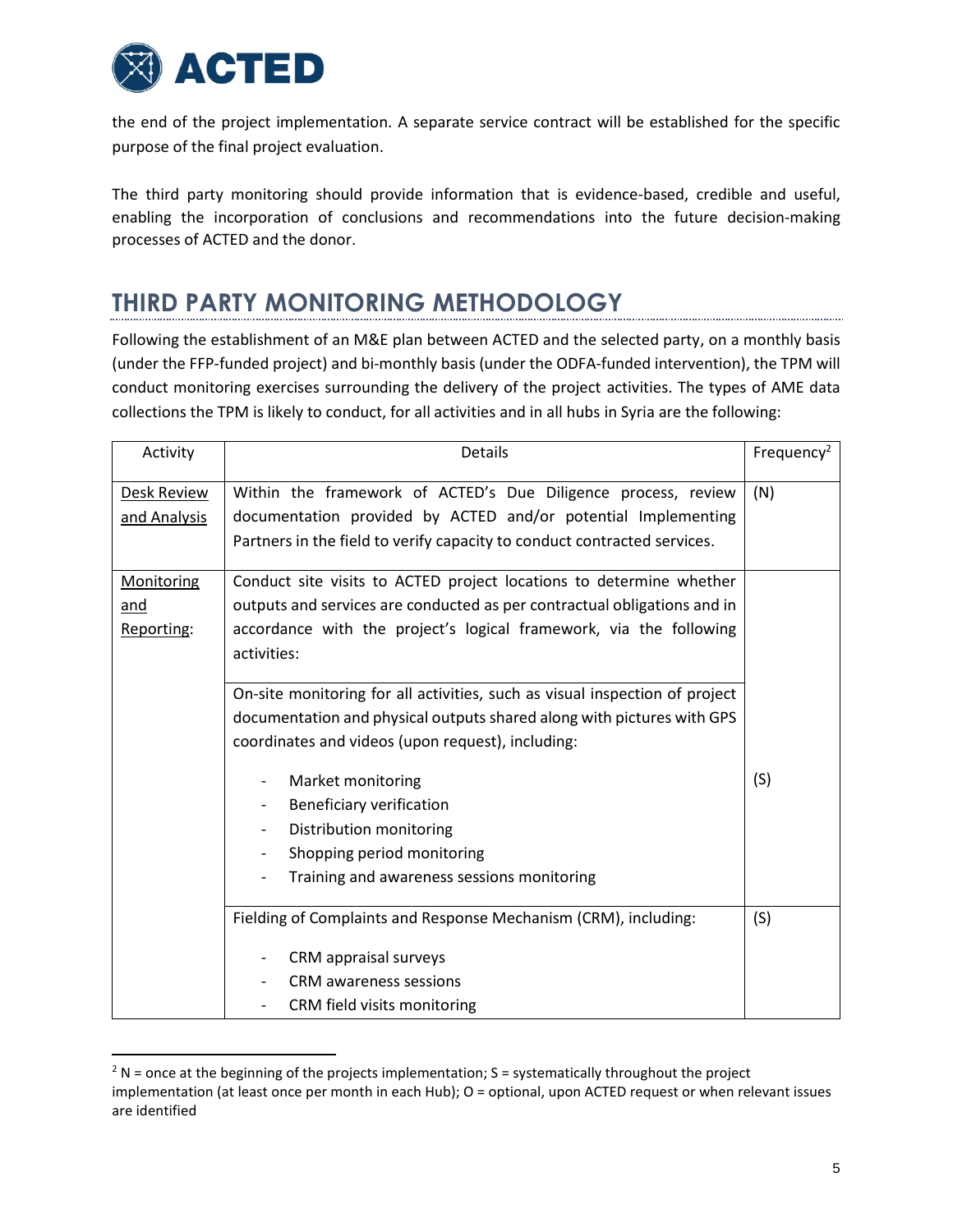

l

|              | CRM satisfaction surveys                                                                        |     |
|--------------|-------------------------------------------------------------------------------------------------|-----|
|              | Drafting of flash reports to summarize activities and flag relevant issues                      | (O) |
|              | for ACTED (500 words or less within 5 days of site visit/review)                                |     |
|              | Conduct in-depth investigation if hot issues are highlighted - all needed                       | (O) |
|              | information on investigation and action taken should be presented in a                          |     |
|              | Case reports (500 words or less within 5 days of site visit/review)                             |     |
| Data         | Conduct qualitative and quantitative <sup>3</sup> data collection <sup>*</sup> at ACTED project |     |
| Collection & | locations using standard methodological tools and related guidance as                           |     |
| Analysis:    | defined by ACTED's standard Appraisal, Monitoring and Evaluation Unit,                          |     |
|              | and provide ACTED with all datasets and cleaned interview notes. Each                           |     |
|              | data collection activity can be of the following nature, and is likely to                       |     |
|              | take the following forms:                                                                       |     |
|              | Distribution monitoring<br>$\overline{\phantom{a}}$                                             | (S) |
|              | Post Distribution Monitoring (PDM)                                                              |     |
|              | Satisfaction surveys                                                                            |     |
|              | <b>Baseline and Endline</b>                                                                     |     |
|              | Key Informant Interviews                                                                        | (O) |
|              | <b>Focus Group Discussions</b>                                                                  | (O) |
| Reports      | Drafting nine reports over the period of thirteen months under FFP and                          |     |
|              | nine reports over the period of eighteen months under OFDA. Reports                             |     |
|              | should present the findings, recommendations and conclusion of all                              | (S) |
|              | monitoring activities conducted during the previous month(s).                                   |     |

\*In instances of mobile-assisted interviewing data collection, ACTED will provide scripted surveys through Kobo/ODK survey software – the selected party will provide its own smartphones and should be technically capable of managing digital surveys/databases and troubleshooting software-related issues in the field.

Participation of projects' beneficiaries in the third party monitoring should be maintained at all times, reflecting opinions, expectations and vision about the contribution of the project towards the achievement of its objectives.

The methodology must consider participants' safety throughout the contract period (including recruitment and training of research staff, data collection / analysis and report writing) as well as research

 $3$  Unless otherwise instructed, for all quantitative data collection activities, sample size must be calculated on a 95% confidence level and 7% error margin.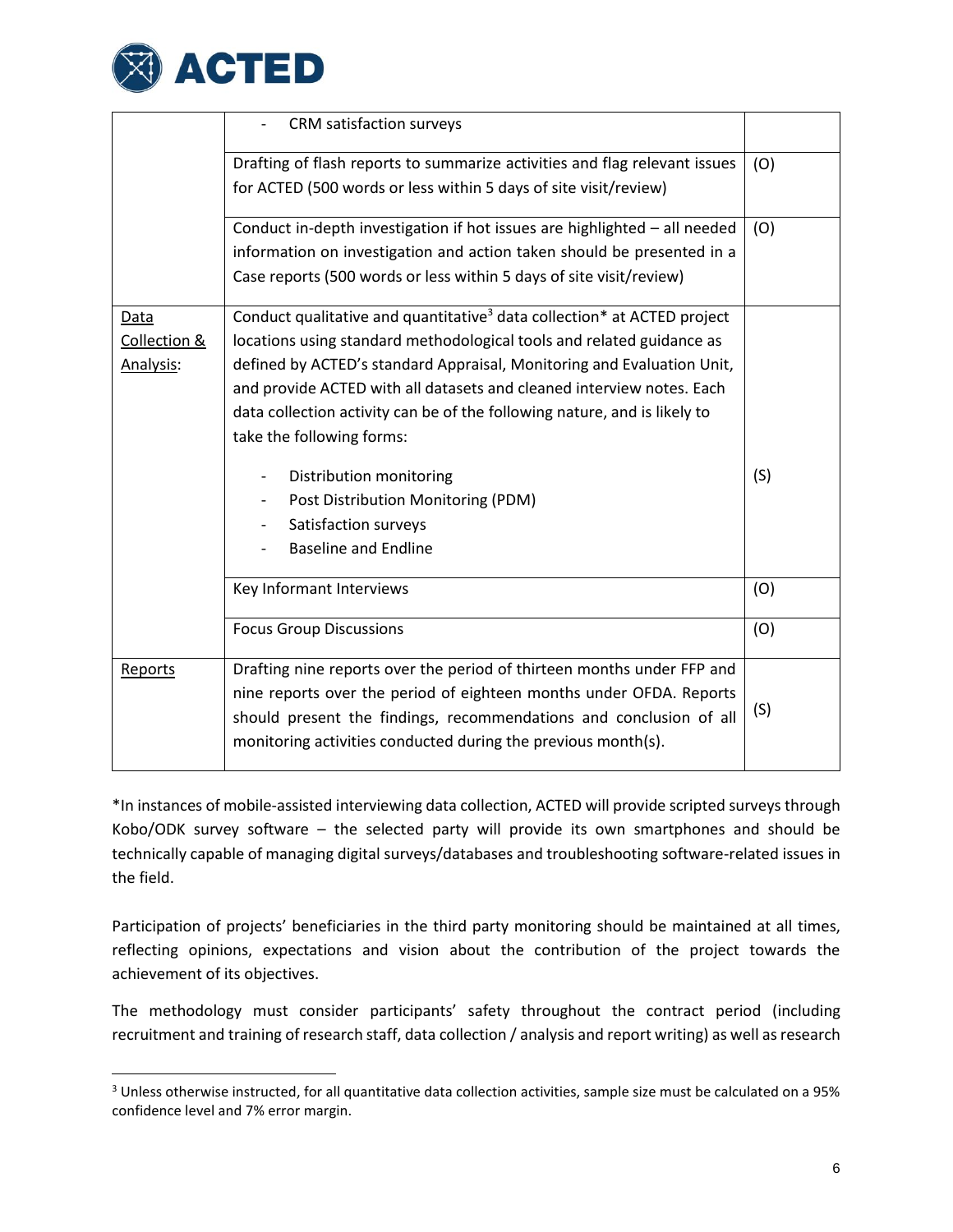

ethics (confidentiality of those participating in the third party monitoring, data protection<sup>4</sup>, age and ability-appropriate assent processes) and quality assurance (tools piloting, enumerators training, data cleaning).

Similar data collection activities will also be undertaken by ACTED's independent AME team; an M&E plan will be established so that the efforts of the TPM and ACTED's AME team do not duplicate, and contribute to strengthening the project monitoring system. Similar tools, methodologies and approaches should be used by the TPM and ACTED's AME team, following guidance from ACTED's AME team. The consultant will be expected to meet weekly with ACTED management staff to provide updates on the evaluation timeframe. This can be done either by phone or in person.

By undertaking this assessment, consultants are expected to abide to humanitarian principles and to ensure the confidentiality of the data collected. It is also demanded that consultants follow at all times ACTED's Security Plan and Code of Conduct.

All data collected as part of this evaluation will remain ACTED's property. By the end of the contract, the third party monitor shall submit all ACTED-/project-related documentation back to ACTED management. None of the reports produced under the present contract shall be shared externally without ACTED's prior written approval.

# **DELIVERABLES**

The following deliverables should be provided to ACTED's representative in Amman, who will then circulate them to the relevant ACTED departments and partners for feedback.

The findings gathered on a monthly basis (under the FFP-funded project) and bi-monthly basis (under the ODFA one) will be shared with USAID in the form of a report prior the end of the reporting month.

### REPORTS

 $\overline{\phantom{a}}$ 

A total of **eighteen reports** will be produced by the TPM: nine under the FFP-funded project and nine under the OFDA-funded one (separate reports per project). The reports will be used to inform ACTED on the status of the activities implementation and the recommendations provided will be integrated in the activities planned for the upcoming month.

The consultant shall use ACTED's report template (to be provided upon contract signature), including the following elements:

| Methodology | The methodology section should detail the tools used in the evaluation; |
|-------------|-------------------------------------------------------------------------|
|             | locations, sample sizes, sampling methodology, tools used, dates, team  |
|             | composition, limitations faced and other pertinent facts.               |

<sup>&</sup>lt;sup>4</sup> Collect, store and share responsibly, and effectively deal with data breaches.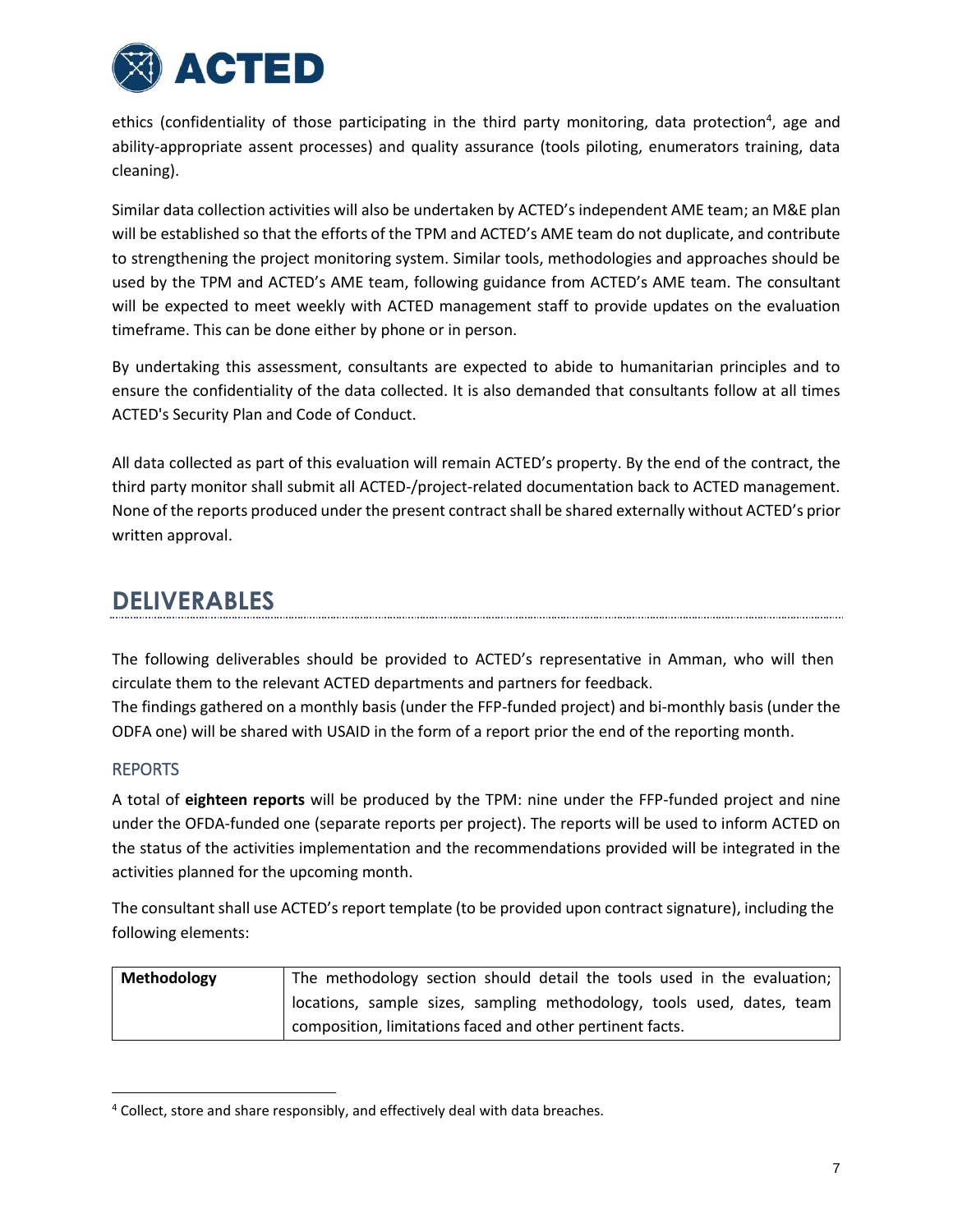

| <b>Findings</b>           | The findings section should present the results of the TPM activity in an                                                                                |
|---------------------------|----------------------------------------------------------------------------------------------------------------------------------------------------------|
|                           | objective and non-judgmental way that gives an honest portrayal of the                                                                                   |
|                           | project activity.                                                                                                                                        |
|                           | Included in the findings should be a discussion of how well the project is                                                                               |
|                           | performing against its plan, international / national standards for                                                                                      |
|                           | humanitarian action.                                                                                                                                     |
|                           | The consultant shall highlight the most important findings relating to the                                                                               |
|                           | performance of the project and elaborate on them in detail while also pointing                                                                           |
|                           | out any critical issues and/or serious deficiencies. Findings shall be accurate,                                                                         |
|                           | concise and direct.                                                                                                                                      |
|                           | The consultant is expected to provide a self-sustaining explanation of the                                                                               |
|                           | assessment which must be understandable by any person unfamiliar with the                                                                                |
|                           | project while at the same time providing ACTED with useful elements of                                                                                   |
|                           | information. The consultant should avoid the following weaknesses: not                                                                                   |
|                           | evidence based, lack of technical content (e.g. experts provide an analysis                                                                              |
|                           | which does not take into account the state of the art of knowledge in a given                                                                            |
|                           | sector or topic).                                                                                                                                        |
|                           | Full source details (including file name, page numbers) are always to be                                                                                 |
|                           | included.                                                                                                                                                |
| <b>Conclusions</b><br>and | These should be presented as a separate final chapter. Wherever possible and                                                                             |
| <b>Recommendations</b>    | relevant, for each key conclusion there should be a corresponding                                                                                        |
|                           | recommendation. The consultant shall set out the main conclusions and                                                                                    |
|                           | recommendations based on the main findings of the TPM activity.                                                                                          |
|                           |                                                                                                                                                          |
|                           | Recommendations should be as realistic, operational and pragmatic as                                                                                     |
|                           | possible and drafted in a way that the stakeholders to whom they relate are                                                                              |
|                           | clearly identified. Recommendations are derived from the conclusions and                                                                                 |
|                           | address issues of major importance to the performance of the project. They                                                                               |
|                           | must take in consideration applicable rules and other constraints, related for                                                                           |
|                           | example to the context in which the project is implemented. They must not be                                                                             |
|                           | phrased in general terms but constitute clear proposals for solutions and they                                                                           |
|                           | target the most important issues rather than minor or less relevant aspects of                                                                           |
|                           | a project.                                                                                                                                               |
|                           |                                                                                                                                                          |
|                           | Through conclusions and recommendation, the TPM will generate knowledge<br>and support accountability to beneficiaries, the donor, ACTED and the overall |
|                           |                                                                                                                                                          |
|                           | humanitarian community. It will provide information on the processes or                                                                                  |
|                           | activities that ACTED implemented to develop insights, knowledge, and                                                                                    |
|                           | lessons from past experiences so as to improve current and future<br>performance.                                                                        |
| <b>Annexes</b>            | • Assessment tools used (questionnaires, checklists, scoring grids, etc.)                                                                                |
|                           |                                                                                                                                                          |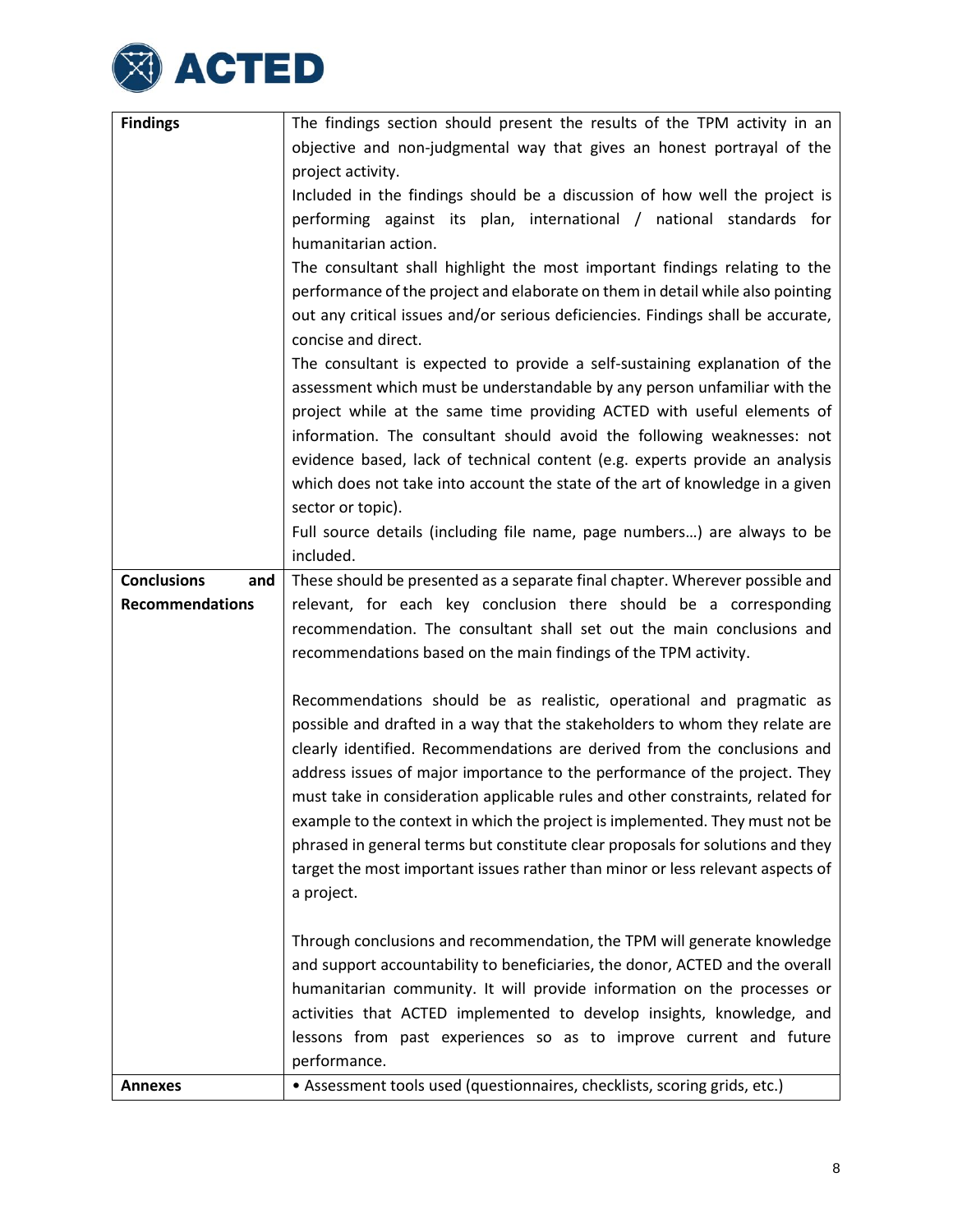

| • Assessment dataset                                                             |
|----------------------------------------------------------------------------------|
| $\vert \bullet \vert$ List of secondary data sources consulted                   |
| $\bullet$ Other technical annexes (e.g. statistical analyses and other pertinent |
| elements, graphs, etc.)                                                          |

All deliverables should be in electronic version, Word/Windows compatible format and in English. For all deliverables, the external expert is expected to underline factual statements using evidence.

Consultants are informed that ACTED will provide an opinion on the quality of the reports and each of their above-listed components, which should be taken into account by the consultant. For each recommendation, ACTED will also state to what extent it agrees with the recommendation and provides an accurate picture of the corresponding project activity. All comments should be considered by the consultant before the reports are considered completed. The consultant shall take note of these comments and decide whether or not to revise the reports and, where appropriate, succinctly explain why comments cannot be taken into account. The consultant submits a revised version of the reports to ACTED, within five working days of receipt of ACTED comments. The revised version should clearly highlight all changes made.

# **THIRD PARTY MONITORING TIMELINE**

Third Party Monitoring isscheduled to start at the beginning of the projects and to end at the end of them, whichever ends the latest. Specifically:

- Under the FFP-funded intervention, the first visit should tentatively happen in October 2019 and the latest one in June 2020;
- Under the OFDA-funded project, the first visit should tentatively happen in October 2019 and the latest one in March 2021.

The selected party will conduct field visits on a monthly basis under FFP and bi-monthly basis under OFDA following the establishment of an M&E plan between ACTED and the selected party. Information and data gathered in the data collections will be analyzed and presented in the form of reports. The recommendations provided by ACTED will be integrated in the TPM activities planned for the upcoming month.

When needed (e.g. security, major unplanned changes in project implementation, etc.), amended M&E plan will be timely shared with the selected party. In the amended M&E plans, the selected party is expected to adapt to data collection activities that are;

- Postponed;
- Cancelled;
- Preponed, provided that there are at least 30 calendar days from the date of reception of the amended calendar.

Before a specific data collection is meant to happen, specific terms of reference (ToRs) will be established by ACTED's AMEU, detailing specific tools to be used, locations to be visited, data collection spreading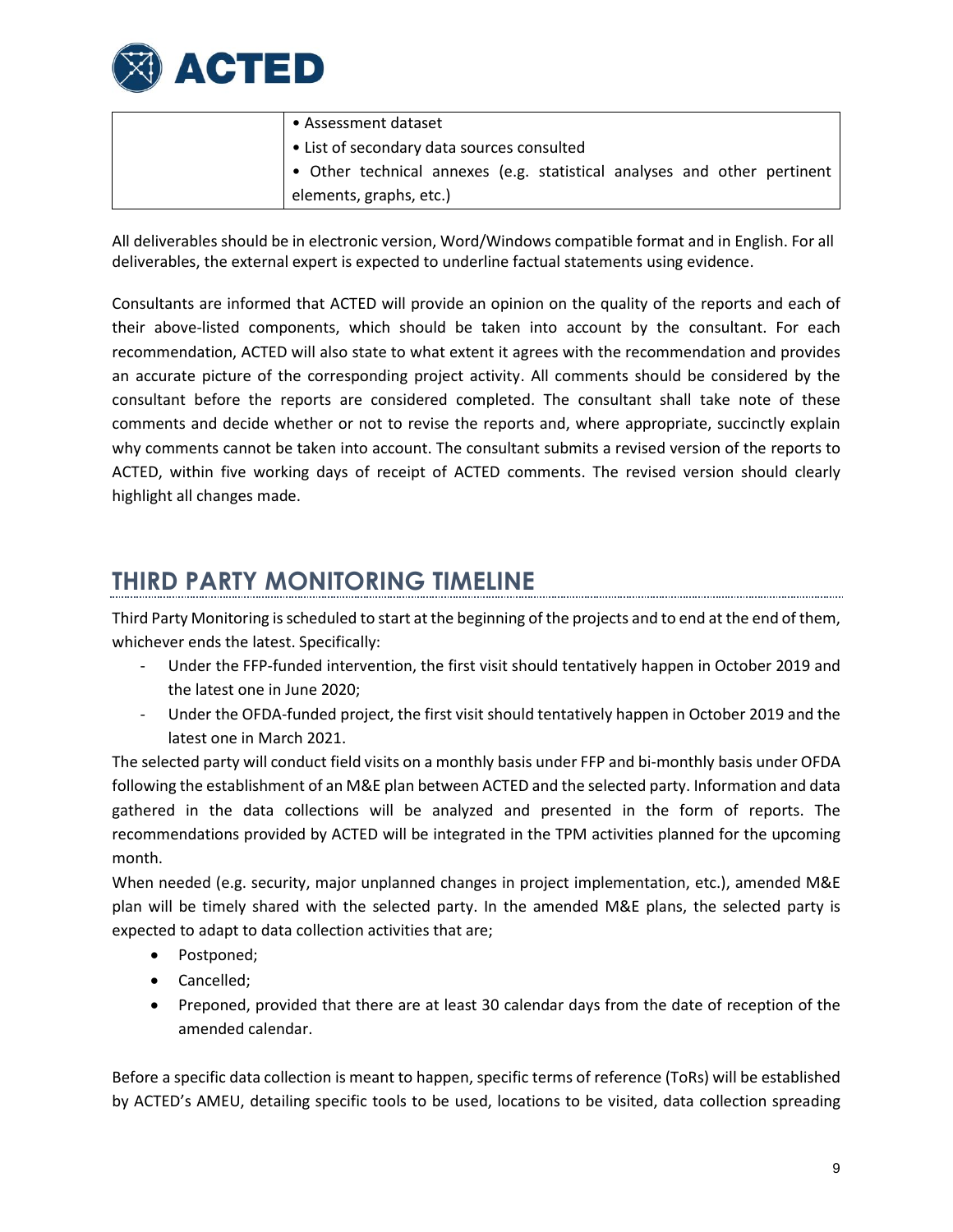

over time, as well as expected deliverables. Data collection activities can vary extensively in terms of time commitment and geographical scope. They can also be combined (e.g. an on-site monitoring activity and a post-activity monitoring).

# **THIRD PARTY MONITOR PROFILE**

The consultant or consulting firm should have the following background:

- Post- graduate qualifications in Economics, Sociology, Development/Humanitarian studies or relevant area
- Experience in project Monitoring and Evaluation in Syria
- Having accessto ACTED interventions' areas(even though it is preferred forthe selected supplier to be able to monitor in all areas, partial applications will be considered) and able to deploy both men and women in their field teams
- Strong knowledge and/or demonstrated experience in designing and conducting similar monitoring and evaluation activities in insecure contexts
- Excellent knowledge of the context, especially in terms of security, and culture
- Strong knowledge of Core Humanitarian Standards
- Strong analytical skills and ability to clearly synthesize and present findings
- Excellent written and oral English and Arabic

The consultant shall identify a focal point for communication and reporting purposes, with appropriate skills and experience. Upon contract signature, at the briefing session, the focal point shall submit a full contact list of all those involved in the evaluation.

# **APPLICATION PROCESS**

Leading consultant is requested to include the following in the application:

- **I. Technical Proposal**
- a. Personnel deployed: CV(s) of the key personnel deployed and organogram of the team structure;
- b. Experience in similar projects: Past experience including contracting authority, description of the project, area of intervention, and total budget;
- c. Sample from previous work (10-20 pages) from at least 2 separate projects;
- d. Technical Proposal including a detailed Methodology, expected timelines and structure of the team per activity (i.e. detailed timeline to conduct an onsite monitoring/PDM activity which include training, data collection, analysis and reporting).

### **II. Financial Proposal**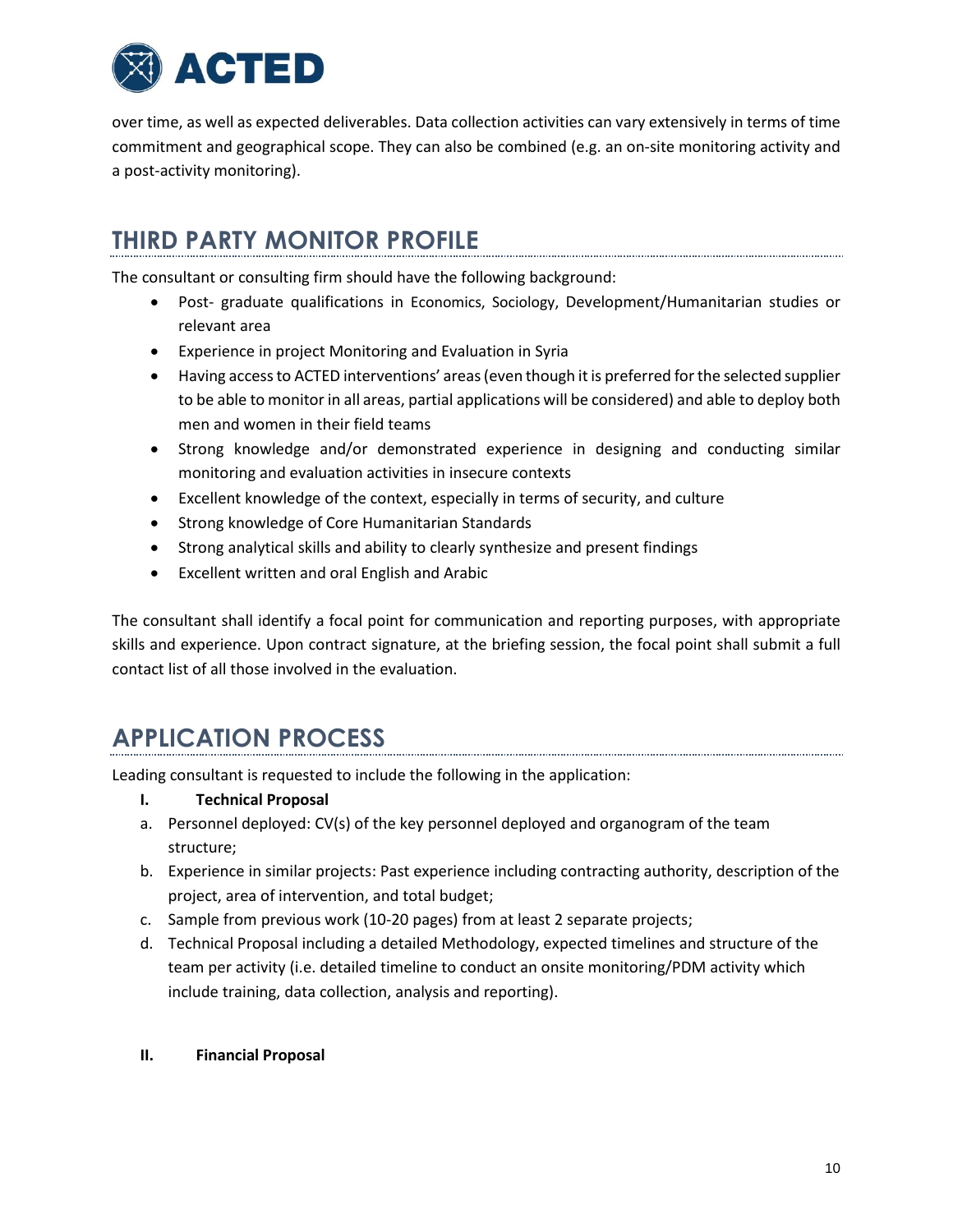

Insurance coverage copy for all experts including professional liability applicable to the project areas. It is the responsibility of the consultant to budget for a translator (if required), as well as a medical / health / repatriation insurance.

ACTED will not take the responsibility of the transportation, access, accommodation and food-related expenses. It is the sole responsibility of the evaluator to take the appropriate measure to insure access and lodging of the team on the field.

Please note that the consultancy firm will have to comply with all government rules and will be responsible for government taxes.

The financial proposal should be cost-effective and show unit costs.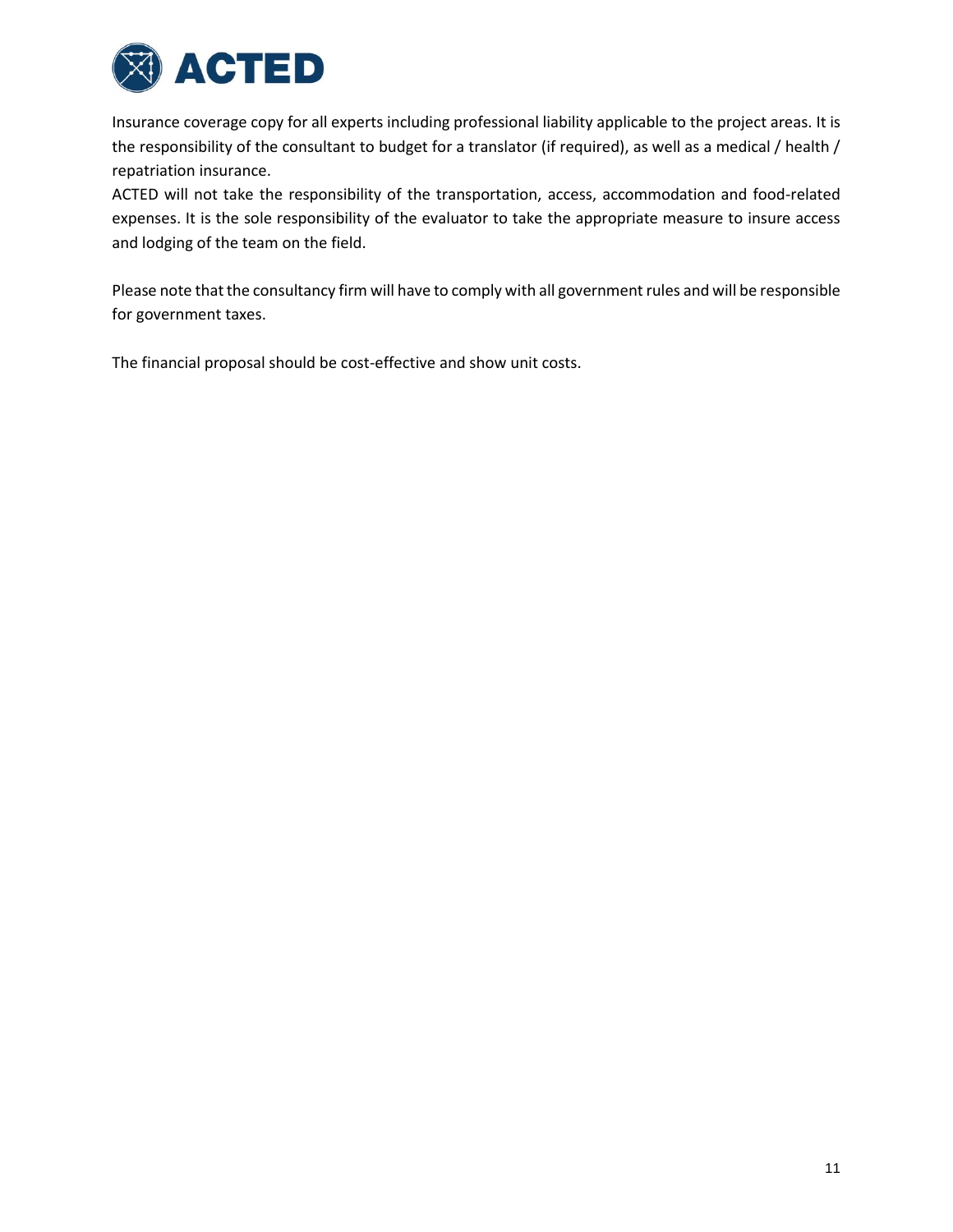

# **ANNEX I**

### **FFP & OFDA Evaluation Plan – Draft Scope of Work (SOW)**

#### **Purpose:**

The main objectives of this final external evaluation are 1) to provide ACTED and the FFP/OFDA with an external opinion on the relevance and performance of the project, as compared to the project document and with a strong focus on results, and 2) to highlight key lessons learnt, best practices and recommendations to feed back into current and future ACTED programming in the same sectoral areas and using similar approaches to meeting their objectives. The consultant will assess the project according to five DAC criteria (relevance, efficiency, effectiveness, sustainability, impact). Cross-cutting issues such as gender, environment, accountability and do no harm will also be part of the analysis.

#### **Evaluation questions**:

These may include, among others:

- Was the selection of target areas appropriate for reaching the most vulnerable in need of assistance?
- Were the project interventions (methodologies and activities) relevant to achieve the project objectives?
- Did the project adequately adjust to changing situations or contexts?
- Was the project managed efficiently, in terms of human capital, staff, financial and other resources versus the results?
- Were beneficiaries sufficiently involved in the project implementation? Was there feedback from beneficiaries to project implementers?
- Were synergies capitalized on with other actors (local and international) involved in similar projects?
- What evidence is there (if any) that learning (M&E), from this project or previous projects, were incorporated into the project's implementation strategies?
- How has the relationship been between ACTED and local government authorities?
- What were the external constraints to achieving better efficiency and how well were they mitigated?
- What, if any, were the unintended impacts of the project, both positive and negative?
- What are the possibilities for replication and extension of the project's outcomes?

### **Evaluation methods**:

This external evaluation will be based on a mixed methods methodology, comprising secondary data review as well as quantitative and qualitative data collection methods. The evaluation questions will be answered in part through the findings derived from the project monitoring and evaluation activities performed by ACTED's AME unit as well as the third party monitor (TPM). Moreover, as necessary to answer the evaluation questions, further data collection will be conducted in the form of key-informant interviews, panel interviews and/orfocus group discussions with key stakeholders, including, for example, beneficiaries, community leaders, local government actors and humanitarian partners, in order to ensure